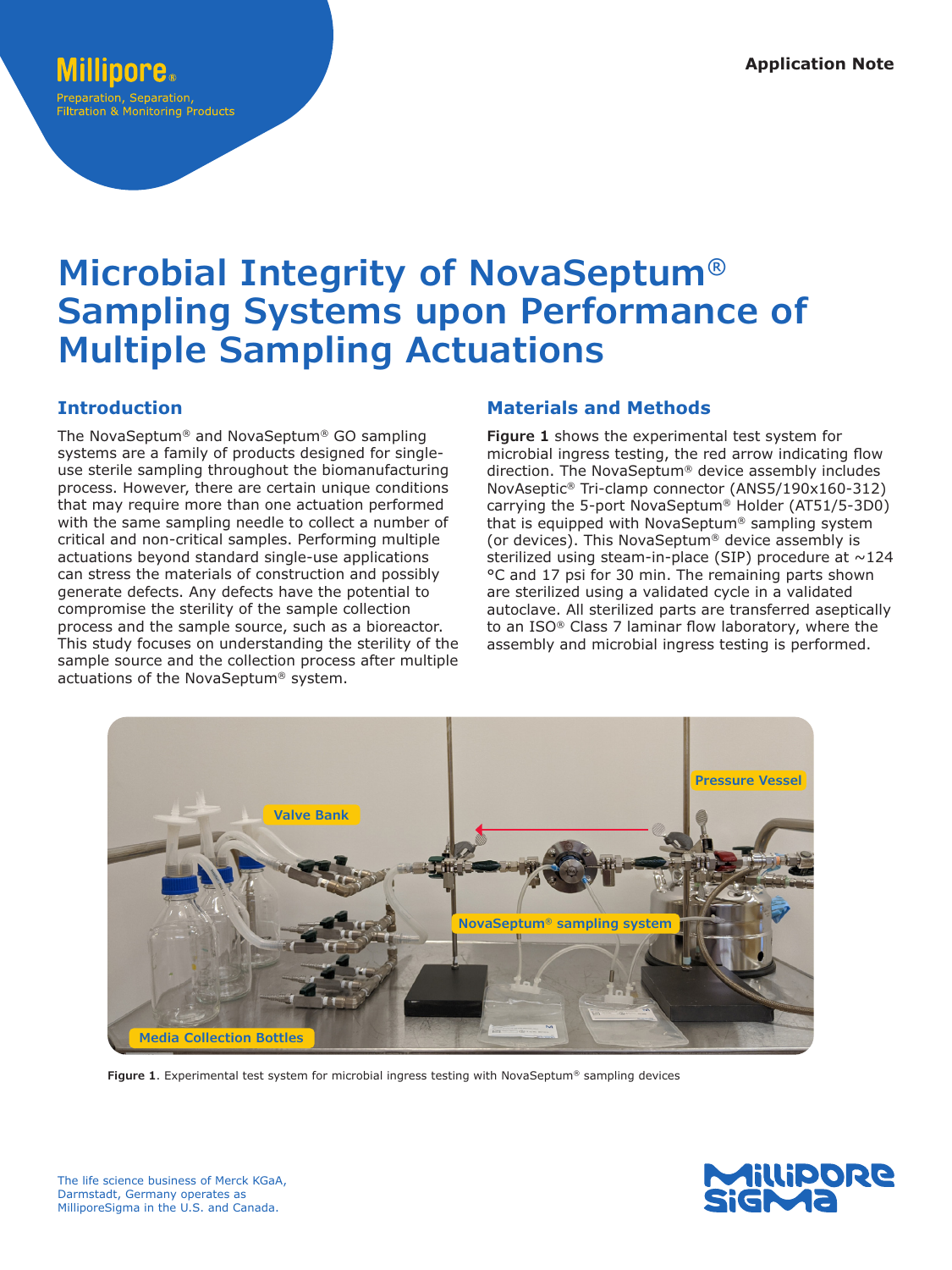

**Figure 2**: Bacterial inoculation location

Ingress testing is performed by first filling the test system with Trypticase Soy Broth (TSB) media using a medium containing pot pressurized to 5 psi. As a negative control, a 500 mL medium flow through is collected to demonstrate absence of the challenge organism prior to challenge. Next, a 1.0 mL aliquot of high titer bacterial culture ( $>10^8$  CFU/mL) is applied to the NovaSeptum® device on the sampling needle sheath exterior to supply the microbial challenge, as shown in **Figure 2**. The device actuation is then performed, which causes the needle to pierce through the septum into the fluid path adjacent to the septum. Finally, medium is flowed through the system again and collected, to recover any challenge organisms that may have ingressed with actuation.

Each device was challenged with *Brevundimonas diminuta* (ATCC® 19146™) that was prepared using a two-step culture method based on the ASTM® F838 standardized methodology.1 *Brevundomonas diminuta* was selected as a challenge organism owing to its small size, motility, and well established culture conditions.

#### **Table 1: Experimental plan for microbial ingress testing of NovaSeptum® devices of different sizes and presterilization methods**

|                                           | NovaSeptum <sup>®</sup> Size Presterilization Method | <b>Experiments</b>      |  |  |
|-------------------------------------------|------------------------------------------------------|-------------------------|--|--|
| $1 \text{ mm}$<br>NovaSeptum <sup>®</sup> | Gamma-irradiated                                     | <b>Actuation Series</b> |  |  |
|                                           | Beta-irradiated                                      | Pre-actuated Samples    |  |  |
| 2 mm<br>NovaSeptum <sup>®</sup>           | Gamma-irradiated                                     | Pre-actuated Samples    |  |  |
|                                           | Beta-irradiated                                      | <b>Actuation Series</b> |  |  |
| 2 mm<br>NovaSeptum <sup>®</sup> GO        | Beta-irradiated                                      | <b>Actuation Series</b> |  |  |

The testing was performed on both the 1 mm and 2 mm NovaSeptum® devices, and 2 mm NovaSeptum® GO devices. Every device is presterilized prior to shipment by beta or gamma radiation. The multiple piercings (also referred to as actuations) of the devices and the testing is performed by two different methods. In one method, the actuations are performed on the test system as shown in **Figure 1**, and bacterial challenge samples are collected after desired number of actuations intermittently up to 50 actuations. This



**Figure 3**: Damaged needle sheath

method is referred to as actuation series testing. In another method, the NovaSeptum® devices are actuated 50 times prior to SIP and subsequent assembly in the laminar flow laboratory. The bacterial challenge sample is collected after additional piercing. This method is referred to as pre-actuated sample testing. **Table 1** shows the experimental plan for testing NovaSeptum® devices with different size needles and presterilization method.

Each test is performed using both a negative and a positive control test. The negative control confirms the absence of the challenge organism in the test system prior to conducting the challenge. In this test, the growth medium is passed through the assembly before any inoculation and actuation of NovaSeptum® device, and sample is collected in the collection bottle. The positive control test is performed last on the experimental system. In this test, a NovaSeptum® device is deliberately damaged by making an incision in the sheath protecting the needle. **Figure 3** shows an example of this incision. As a result of this incision, the inoculum is in direct contact with the needle inside the sheath. Upon actuation of the NovaSeptum® device, the inoculum will travel into the fluid space of the NovAseptic® connector, which simulates the sample source of the actual application. This contaminated growth medium is collected in the sample bottle.

In all cases, when actuations are performed, the NovaSeptum® devices are held in the actuated position for a duration of 2 minutes.

## **Criteria for Test Success/Failure**

The negative control is successful if the challenge organism is absent in the initial media flow-through. The positive control is considered successful if the challenge organism is present in the media flowthrough after challenge of the damaged device and actuation. The test results are invalidated if either of the controls does not meet the success criteria. Presence/absence of microbial growth is assessed by visual inspection of turbidity and confirmation by plating and phenotypic identification.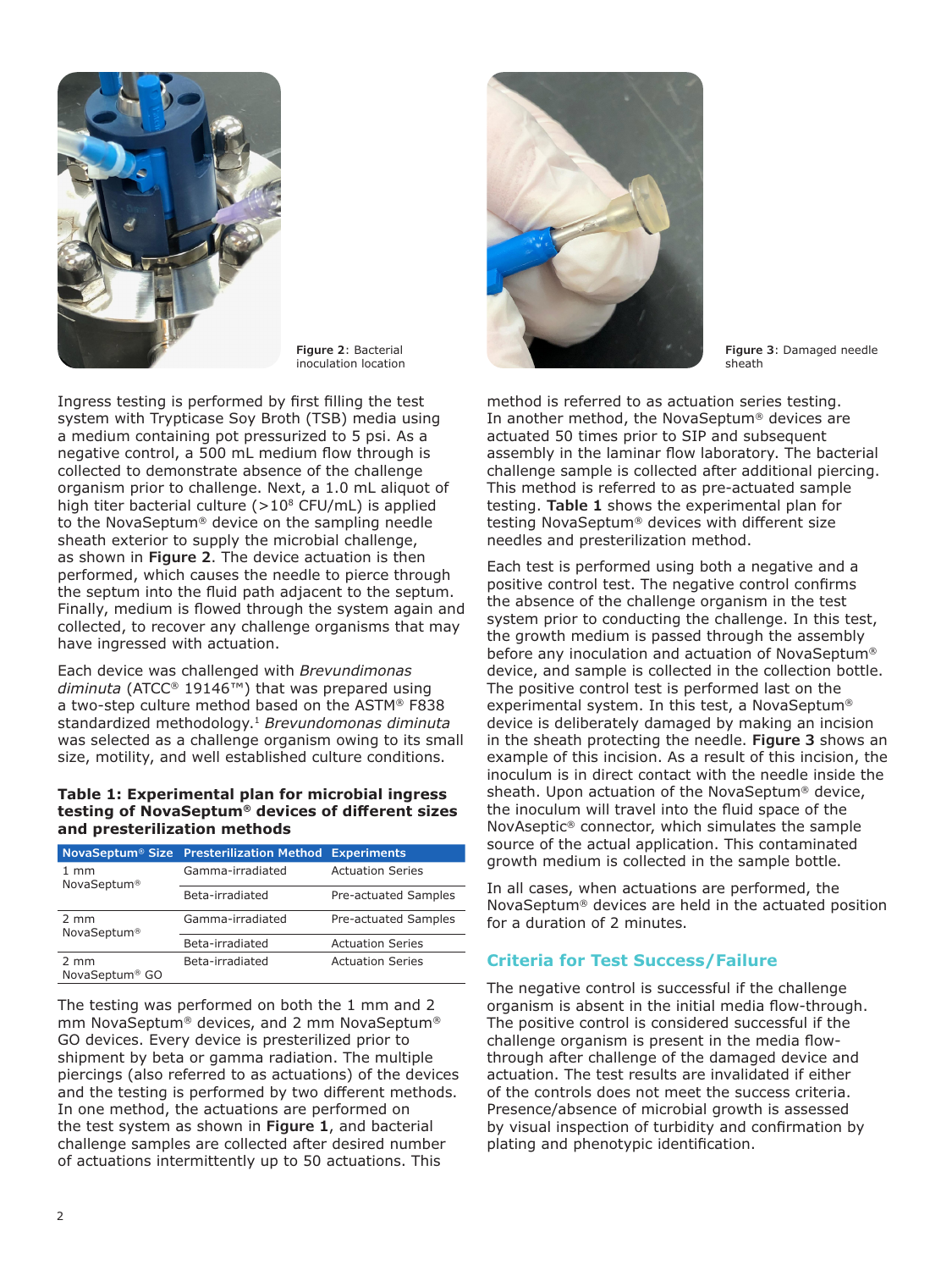# **Results and Discussion**

#### **Table 2: Microbial ingress testing of NovaSeptum® devices with 1 mm needle**

| <b>Test Article</b><br><b>Description</b> |                         | Presence (+)/Absence (-) of Challenge Organism |                                   |                          |                          |                          |                          |                                   |
|-------------------------------------------|-------------------------|------------------------------------------------|-----------------------------------|--------------------------|--------------------------|--------------------------|--------------------------|-----------------------------------|
| <b>Presterilization</b>                   | <b>Testing Method</b>   | Sample #                                       | <b>Negative</b><br><b>Control</b> | 1st<br><b>Actuation</b>  | 20th<br><b>Actuation</b> | 40th<br><b>Actuation</b> | 50th<br><b>Actuation</b> | <b>Positive</b><br><b>Control</b> |
| Gamma<br>Irradiation                      | <b>Actuation Series</b> |                                                | $\overline{\phantom{a}}$          | $\overline{\phantom{a}}$ | ٠                        | ۰                        | ۰                        |                                   |
|                                           |                         |                                                | ۰                                 | ۰                        | ۰                        | ۰                        | ۰                        |                                   |
| Beta Irradiation                          | Pre-actuated            |                                                | ۰                                 |                          |                          |                          | $\overline{\phantom{a}}$ |                                   |
|                                           |                         |                                                | -                                 |                          | <b>NA</b>                |                          |                          |                                   |
|                                           |                         |                                                | $\overline{\phantom{a}}$          |                          |                          |                          |                          |                                   |

#### **Table 3: Microbial ingress testing of NovaSeptum® devices with 2 mm needle**

| <b>Test Article</b><br><b>Description</b> |                         | Presence (+)/Absence (-) of Challenge Organism |                                   |                          |                          |                          |                          |                                   |
|-------------------------------------------|-------------------------|------------------------------------------------|-----------------------------------|--------------------------|--------------------------|--------------------------|--------------------------|-----------------------------------|
| <b>Presterilization</b>                   | <b>Testing Method</b>   | Sample #                                       | <b>Negative</b><br><b>Control</b> | 1st<br><b>Actuation</b>  | 20th<br><b>Actuation</b> | 40th<br><b>Actuation</b> | 50th<br><b>Actuation</b> | <b>Positive</b><br><b>Control</b> |
| Beta Irradiation                          | <b>Actuation Series</b> |                                                | $\overline{\phantom{a}}$          | $\overline{\phantom{a}}$ | ۰                        | ۰                        | ۰                        |                                   |
|                                           |                         |                                                | $\overline{\phantom{a}}$          | $\overline{\phantom{a}}$ | ۰                        | $\sim$                   | ۰.                       |                                   |
| Gamma<br>Irradiation                      | Pre-actuated            |                                                | ۰                                 |                          |                          |                          | ۰                        |                                   |
|                                           |                         |                                                |                                   | <b>NA</b>                |                          | ۰.                       |                          |                                   |
|                                           |                         |                                                | ۰                                 |                          |                          |                          |                          |                                   |

#### **Table 4: Microbial ingress testing of NovaSeptum® GO devices with 2 mm needle**

| <b>Test Article</b><br><b>Description</b> |                         | Presence (+)/Absence (-) of Challenge Organism |                                   |                         |                                      |                   |                          |                                   |
|-------------------------------------------|-------------------------|------------------------------------------------|-----------------------------------|-------------------------|--------------------------------------|-------------------|--------------------------|-----------------------------------|
| <b>Presterilization</b>                   | <b>Testing Method</b>   | Sample #                                       | <b>Negative</b><br><b>Control</b> | 1st<br><b>Actuation</b> | 20 <sub>th</sub><br><b>Actuation</b> | 40th<br>Actuation | 50th<br><b>Actuation</b> | <b>Positive</b><br><b>Control</b> |
| Beta Irradiation                          | <b>Actuation Series</b> |                                                | $\overline{\phantom{a}}$          | $\sim$                  | $\overline{\phantom{a}}$             | $\sim$            | $\sim$                   |                                   |
|                                           |                         |                                                | -                                 | $\sim$                  | $\sim$                               | $\sim$            | -                        |                                   |

**Tables 2-4** show the results of the microbial ingress studies performed with NovaSeptum® and NovaSeptum® GO devices that are presterilized with beta and gamma-radiation. As discussed, the NovaSeptum® devices were tested in two formats. One set of experiments included devices that were pre-actuated 50 times in a biosafety cabinet prior to assembling in the experimental system. The second set of experiments included integral devices that were actuated. Bacterial growth medium flowthrough samples were collected intermittently up to 50 actuations. Due to the similarity in the design of the trigger and septum between the NovaSeptum® and NovaSeptum® GO devices, only actuation series testing was performed with the NovaSeptum® GO devices as it simulates the actual application more closely than the pre-actuated series testing. As shown in the **Tables 2-4**, the negative control test indicates absence of the challenge organism. The challenge organism was absent in all the actuations tested up to 50 actuations. The absence of the challenge organism proves that there was no ingress of the challenge bacteria after 50 actuations. The positive control indicates a deliberately damaged septum can allow ingress and the test system was sensitive enough to detect ingress. Based on these results, we have demonstrated that the NovaSeptum® sampling systems remain integral to microbial ingress, as long as the needle sheath material is not damaged, even when operated in a multiple actuation mode.

## **Conclusion**

The decision to perform multiple actuations must be assessed independently depending upon the nature of the fluid being sampled (or is in contact with the face of the NovaSeptum® being actuated) and the critical nature of the application. This study demonstrates that the NovaSeptum® and NovaSeptum® GO devices can be actuated up to 50 times without introducing an externally applied bacterial challenge organism to a sterile flow path. The results of this study suggest that NovaSeptum® can be actuated up to 50 times to collect multiple samples without the risk of contaminating the sterile fluid being sampled. Prior to a decision to perform multiple actuations for a sampling application, a thorough risk assessment should be conducted to justify need and ensure minimal risk to the process fluid or sample integrity.